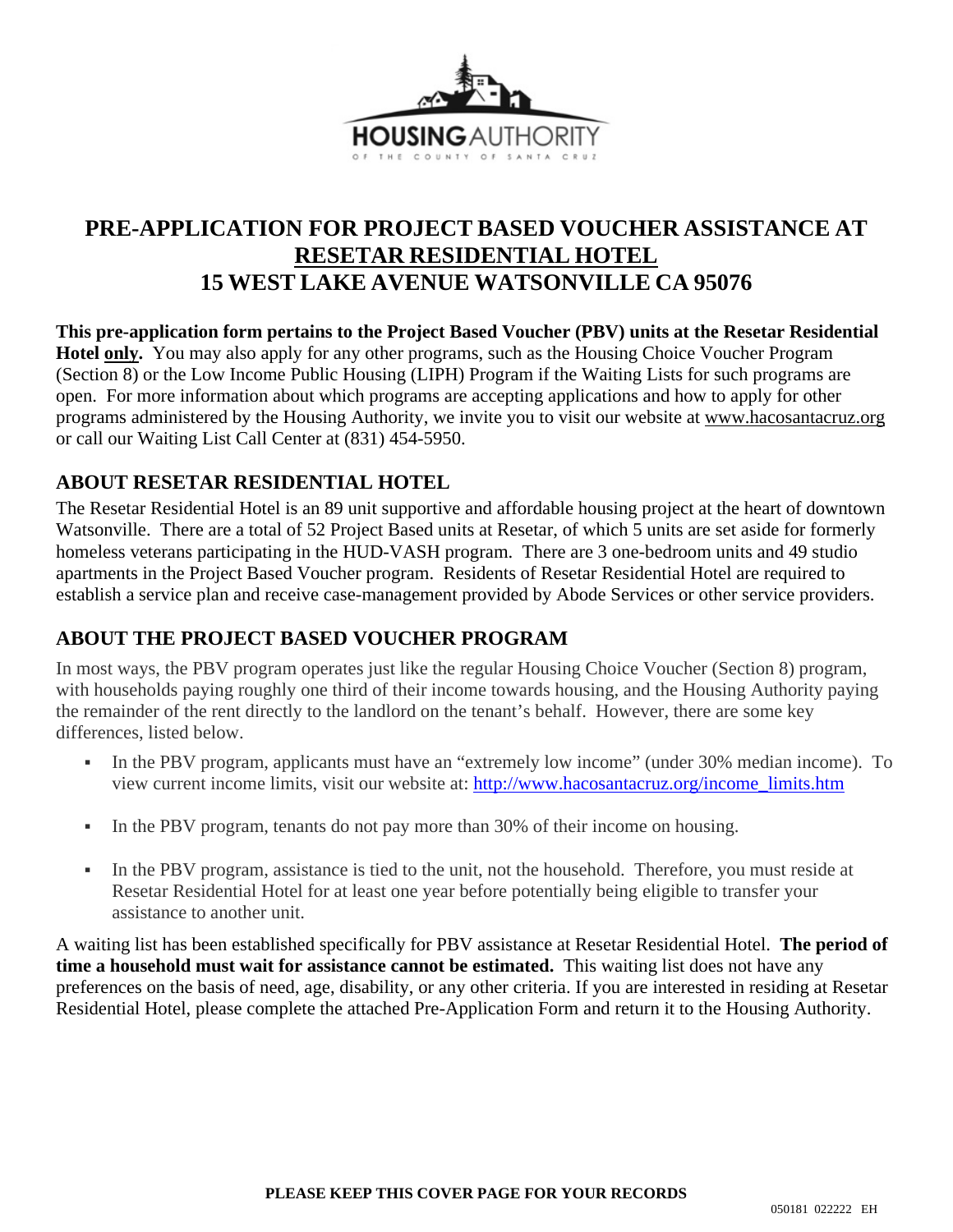### **WHAT TO EXPECT AFTER YOU COMPLETE A PRE-APPLICATION FORM**

- 1. **Your name will be placed on the waiting list for Resetar Residential Hotel by the date the Housing Authority receives your completed pre-application.**
- 2. **You will receive a confirmation letter confirming that you have been placed on the waiting list for Resetar Residential Hotel.** It may take several weeks before you receive this confirmation letter. When you receive your confirmation letter, keep the letter for your records.
- 3. **Your wait for assistance may be long**. We cannot predict when your name will reach the top of the waiting list. Once you have received your confirmation letter, you may not receive anything from the Housing Authority for a very long time.
- 4. **You must keep us informed, in writing, within thirty (30) days of any changes to your mailing address.** It is your responsibility to make sure the mailing address you give us is a reliable and secure one. If, at any time, you do not respond to Housing Authority requests for information or appointments by the due dates established in those letters, or if at any time letters sent to you are returned to the Housing Authority as undeliverable, no further attempts to contact you will be made and your name will be removed from the Waiting List.
- 5. **When your name reaches the top of the waiting list we will contact you to confirm your continued interest in living at Resetar Residential Hotel, and inform you when a unit becomes available.** At that time, you will be given instructions to contact Resetar management, who will screen prospective tenants and provide the Housing Authority with a referral for the available unit.
- 6. **When Resetar management has referred you for a unit, the Housing Authority will conduct an income eligibility determination.** As part of that eligibility determination, the Department of Housing and Urban Development requires that we perform a sex offender check on all applicants. Additionally, the Housing Authority may also perform a criminal background check or credit check. Please see our website for more information about program eligibility. However, program rules are subject to change at any time, and your eligibility will not be determined until you have reached the top of the list.
- 7. **How to reach us – you may visit our website at [www.hacosantacruz.org](http://www.hacosantacruz.org/) or call the Waiting List Call Center at (831) 454-5950.**



**The Housing Authority of the County of Santa Cruz** 2160 41<sup>st</sup> Avenue, Capitola, CA 95010 Phone (831) 454-9455 • TDD (831) 475-1146 [www.hacosantacruz.org](http://www.hacosantacruz.org/)

*If you need assistance completing this form, please contact the Housing Authority Waiting List Call Center at (831) 454-5950.*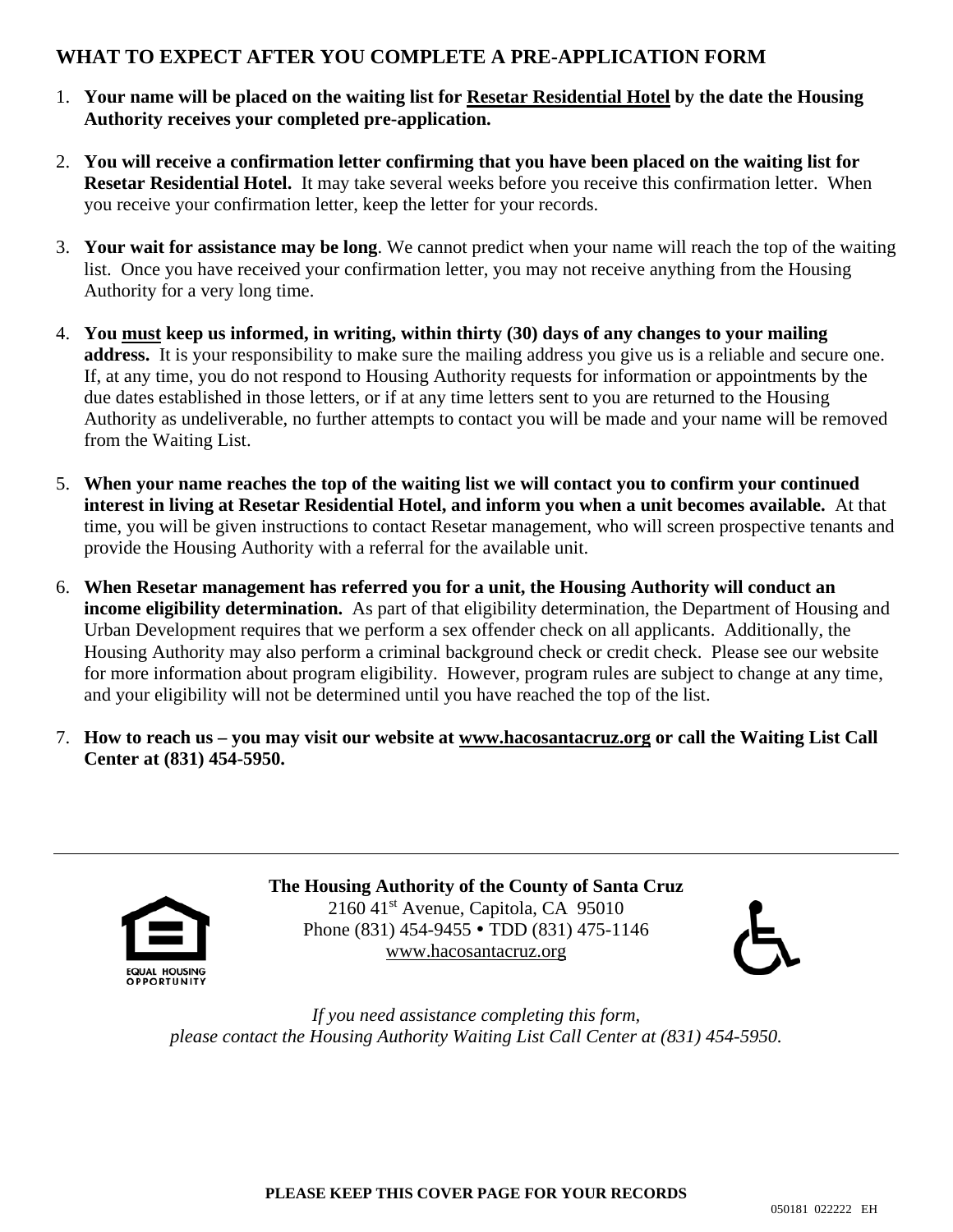## **PRE-APPLICATION FOR PROJECT BASED VOUCHER ASSISTANCE AT RESETAR RESIDENTIAL HOTEL 15 WEST LAKE AVENUE WATSONVILLE CA 95076**

In order to be placed on the Waiting List for Resetar Residential Hotel, please complete the following questions. Please print your answers neatly in blue or black pen. Incomplete or illegible pre-applications will not be accepted. Only one Pre-Application form will be accepted per applicant. Duplicate Pre-Application forms will be rejected.

### **Applicant Information (If a question is not applicable to you, answer "N/A" or "None".)**

| 1.                                                                         | <b>First Name</b>                                                     |                                                                                                                                 |                                                                                 |                        |  |  |
|----------------------------------------------------------------------------|-----------------------------------------------------------------------|---------------------------------------------------------------------------------------------------------------------------------|---------------------------------------------------------------------------------|------------------------|--|--|
| 2.                                                                         | Middle Initial                                                        |                                                                                                                                 |                                                                                 |                        |  |  |
| 3.                                                                         | <b>Last Name</b>                                                      |                                                                                                                                 |                                                                                 |                        |  |  |
| 4.                                                                         | Social Security Number                                                |                                                                                                                                 |                                                                                 | Not Applicable         |  |  |
| 5.                                                                         | Home Telephone Number                                                 |                                                                                                                                 |                                                                                 |                        |  |  |
| 6.                                                                         | <b>Current Resident Address</b><br>(Cannot be a PO Box)               |                                                                                                                                 |                                                                                 |                        |  |  |
|                                                                            | $\Box$ Check here if homeless                                         |                                                                                                                                 |                                                                                 |                        |  |  |
| 7.                                                                         | <b>Mailing Address</b><br>(If different, or if no                     |                                                                                                                                 |                                                                                 |                        |  |  |
|                                                                            | resident address provided)                                            |                                                                                                                                 |                                                                                 | State <u>Cip</u> Code  |  |  |
| 8.                                                                         | $\mathcal{S}$<br>Total annual household income                        |                                                                                                                                 |                                                                                 |                        |  |  |
| 9.                                                                         | In which language do you prefer to communicate?<br>Spanish<br>English |                                                                                                                                 |                                                                                 |                        |  |  |
|                                                                            |                                                                       |                                                                                                                                 | <b>TDD</b>                                                                      |                        |  |  |
| 10.                                                                        |                                                                       |                                                                                                                                 |                                                                                 |                        |  |  |
| 11.                                                                        | <b>Sex</b><br>Female<br>Male                                          |                                                                                                                                 |                                                                                 |                        |  |  |
| 12.                                                                        | Number of members in household                                        |                                                                                                                                 |                                                                                 |                        |  |  |
|                                                                            |                                                                       |                                                                                                                                 | Studios accommodate up to 2 people.<br>One bedrooms accommodate up to 3 people. |                        |  |  |
| Optional – HUD requires the Housing Authority to request this information. |                                                                       |                                                                                                                                 |                                                                                 |                        |  |  |
| 13.                                                                        | Ethnicity                                                             | Hispanic or Latino                                                                                                              |                                                                                 | Not Hispanic or Latino |  |  |
| 14.                                                                        | Race                                                                  | African American / Black<br>American Indian / Alaska Native<br>Caucasian / White<br>Asian<br>Native Hawaiian / Pacific Islander |                                                                                 |                        |  |  |

#### **PLEASE RETURN THIS PRE-APPLICATION TO THE HOUSING AUTHORITY OF THE COUNTY OF SANTA CRUZ.**

**SEND THIS PRE-APPLICATION TO: HOUSING AUTHORITY OF THE COUNTY OF SANTA CRUZ – 2160 41st AVENUE - CAPITOLA CA 95010.**